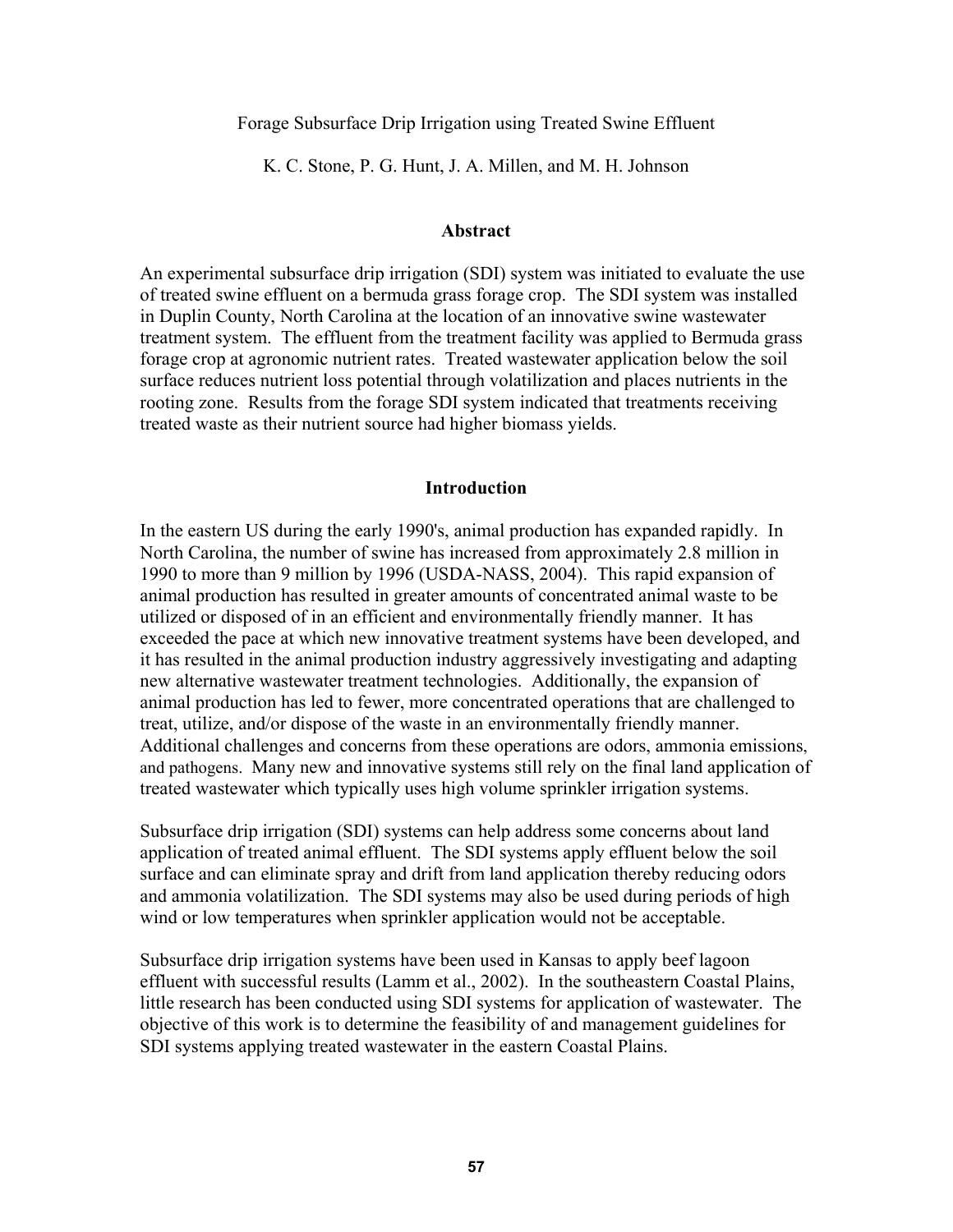## **Methods**

## Site Description

The study was conducted on a 4-ha site of Autryville loamy sand (Loamy, siliceous, subactive, thermic Arenic Paleudults) in Duplin County, North Carolina. A subsurface drip irrigation (SDI) system was installed in the summer 2003.

The forage SDI system was approximately 0.53 ha. The system consisted of 36 total plots (9.6 x 9.6 m) with 9 treatments. The treatments were irrigation application amount (75 or 100% of ET), nutrient source (commercial or treated effluent), SDI lateral spacing (0.6 and 1.2 m), and a non-irrigated control.

The SDI laterals were installed 0.3 m below the soil surface using two poly-hose injection shanks mounted on a tool bar. The irrigation system for each plot consisted of individual PVC pipe manifolds for both the supply and discharge. Discharge manifolds were flushed back to the adjacent lagoon. Irrigation laterals had in-line, pressure compensating labyrinth emitters spaced 0.6 m apart with each delivering 1.9 L/h.

Control System: The SDI irrigation system was controlled by a 200 GHz Pentium PC running a custom Visual Basic (VB) program. The VB program operated a digital output PCI board, an A/D input board, and a counter/timer board. The digital output board operated supply pumps and solenoid valves. The A/D input board read supply line pressures. The counter/timer board recorded flows. Float switches controlled tank levels.

Each water source had a dedicated pump and supply tank. Selected treatments could receive treated effluent and all treatments could receive well water. Screen filters were used for both well water and wastewater . A media filter with sand and gravel was used to filter the treated effluent before it reached the screen filter.

Flow meters were used on each water source as well as each treatment. Supply pressures were monitored using pressure transducers which were placed before and after the screen filter for each water source.

Weather Station: A tripod mounted weather station was installed at the irrigation site. The station used a CSI data logger to measure relative humidity, air temperature, solar radiation, wind speed, wind direction and rainfall. The data logger tabulated data at 5 minute intervals. The data was downloaded daily to the irrigation control PC via broad spectrum radio modems.

Irrigation Scheduling: Once the weather data was received from the data logger, potential ET was calculated using a SAS program. Potential ET was then multiplied by a crop coefficient to obtain daily ET value for the crop. The ET and daily rainfall were accumulated for the previous seven days. When the cumulative ET for the previous days exceeded the accumulated rainfall by greater than 6 mm, an irrigation event was initiated.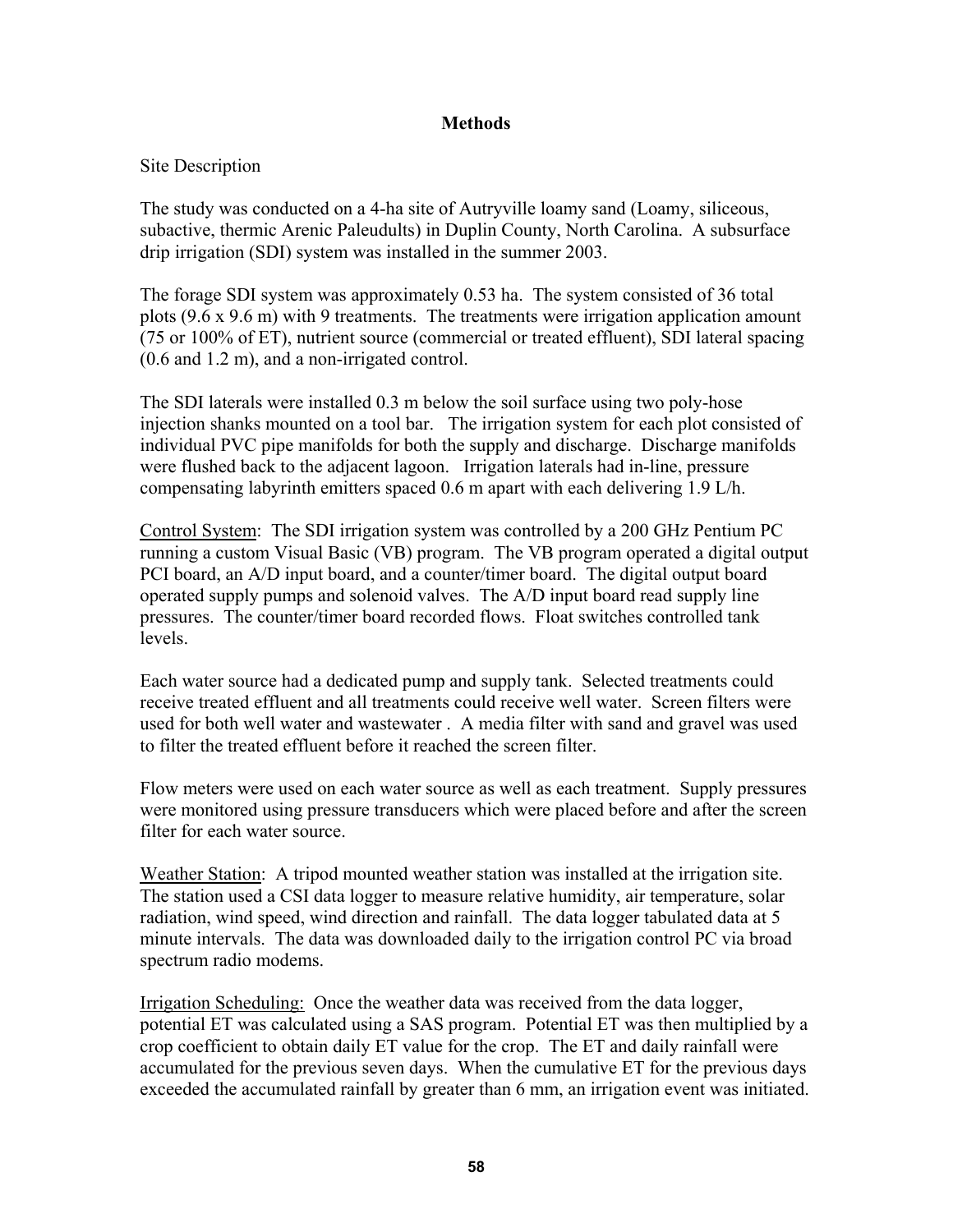Wastewater Treatment System: An innovative swine wastewater treatment system was designed and tested at full-scale on a 4,400-head finishing farm as part of the agreement between the Attorney General of North Carolina and Smithfield Foods/Premium Standard Farms to replace current anaerobic lagoons with environmentally superior technology (Vanotti, 2004). The treatment system was developed with the objectives 1) to eliminate animal-waste discharge to surface and ground waters, 2) to eliminate contamination of soil and groundwater by nutrients and heavy metals, and 3) to eliminate or greatly reduce the release of ammonia, odor, and pathogens.

The effluent treatment system consisted of three modules. The first module separated solids and liquids. The second module removed nitrogen using a combination of nitrification and denitrification. The third module removed phosphorous in the Phosphorus Separation Module, developed by USDA-ARS (Vanotti et al., 2001), and it recovered the phosphorus as calcium phosphate. This process required only small additions of liquid lime. The alkaline pH with this process reduced ammonia volatilization losses and killed pathogens. Treated wastewater was recycled to clean swine houses and for the SDI systems. The system removed 97.6% of the suspended solids, 99.7% of BOD, 98.5% of TKN, 98.7% of ammonia, and 95% of total P. Average inflow concentrations and system outflow nutrient concentrations are shown in table 1. Effluent grab samples were taken before each wastewater irrigation. These wastewater samples were analyzed to determine nutrients applied and to adjust subsequent wastewater applications.

| ◡<br><b>Water Quality</b><br><b>Parameter</b> | <b>Raw Flushed</b><br><b>Manure</b><br>(mg/L) | <b>Treated</b><br>Effluent $(mg/L)$ |
|-----------------------------------------------|-----------------------------------------------|-------------------------------------|
| pH                                            | 7.6                                           | 10.5                                |
| <b>TSS</b>                                    | 11,051                                        | 264                                 |
| BOD <sub>5</sub>                              | 3,132                                         | 10                                  |
| <b>COD</b>                                    | 16,138                                        | 445                                 |
| Soluble P                                     | 135                                           | 8                                   |
| <b>TP</b>                                     | 576                                           | 29                                  |
| <b>TKN</b>                                    | 1,584                                         | 23                                  |
| $NH_4-N$                                      | 872                                           | 11                                  |
| $NO3-N+NO2-N$                                 |                                               | 224                                 |

**Table 1. Typical Treated Effluent Characteristics.** 

# Crop Management

Bermuda Grass Forage: Bermuda grass was over sown with SS FFR535 wheat variety using the no-till grain drill on December 2, 2003. The winter cover crop was mowed after heading and bailed on May 27, 2004. Bermuda grass hay was then harvested on July 1, August 10, and September 21, 2004. In 2004, the Bermuda grass was over sown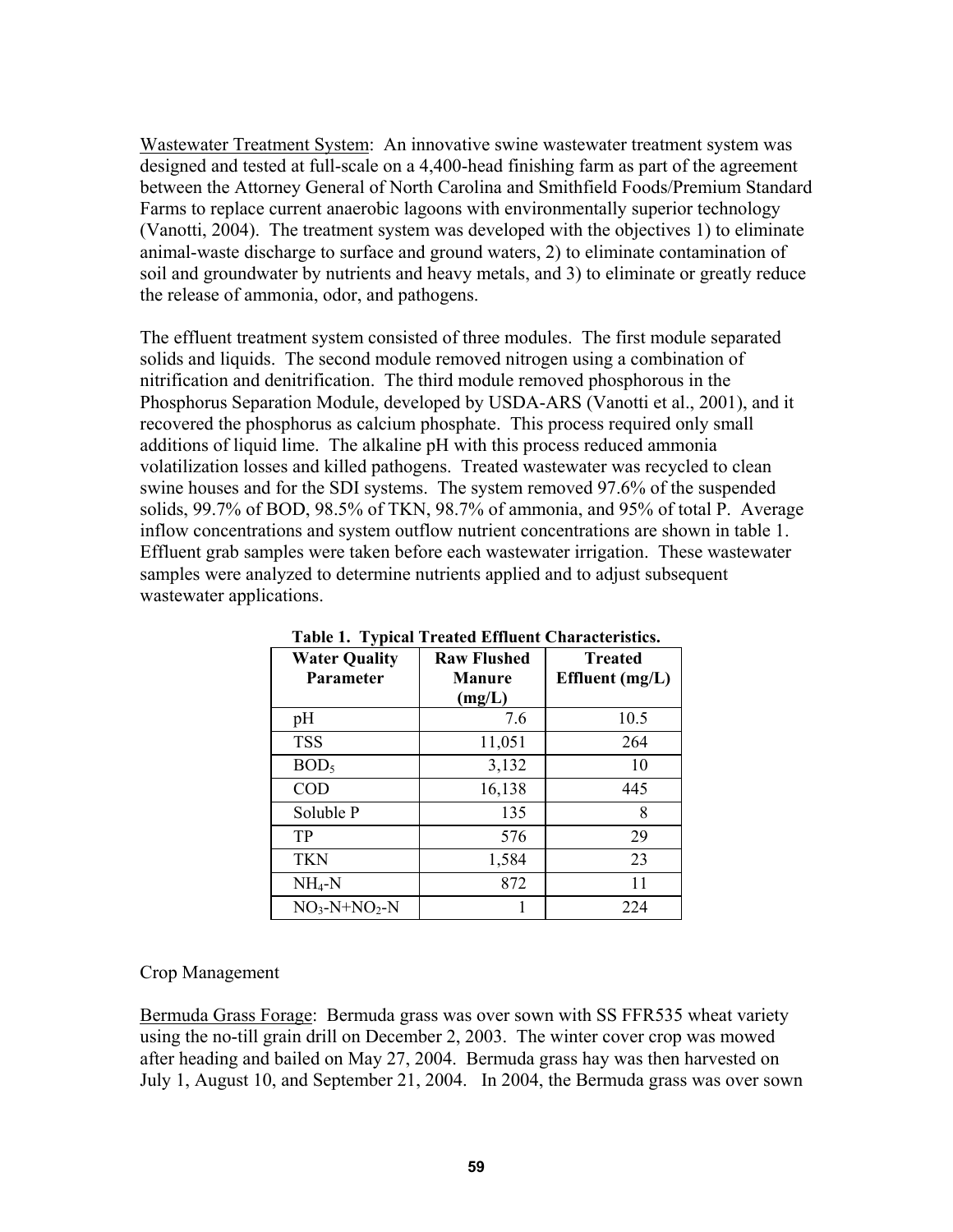with wheat in December and harvested in June 2005. Bermudagrass hay was harvested on July 12, and August 15, 2005.

## **Results and Discussion**

There were three Bermuda grass hay cuttings in 2004 and two cuttings in 2005 (Table 2). For this experiment, there were two water application rates, 100% and 75% calculated ET. The first cutting in 2004 produced yields that appeared to be counter intuitive. The treatments using commercial fertilizer had much lower yields than the treatments with treated wastewater for both lateral spacing and for both application rates. This was partially explained by residual nutrients in the plots that were irrigated with treated wastewater during the winter wheat season.

|                       |                                  |                     | <b>Harvest</b>          |            |                   |            |                         |                         |                  |            |                  | Mean       |                  |            |
|-----------------------|----------------------------------|---------------------|-------------------------|------------|-------------------|------------|-------------------------|-------------------------|------------------|------------|------------------|------------|------------------|------------|
|                       |                                  |                     | $\mathbf{1}$            |            | $\mathbf{2}$<br>3 |            |                         | $\overline{\mathbf{4}}$ |                  | 5          |                  |            |                  |            |
|                       |                                  |                     | <b>Yield</b><br>(kg/ha) |            | Yield<br>(kg/ha)  |            | <b>Yield</b><br>(kg/ha) |                         | Yield<br>(kg/ha) |            | Yield<br>(kg/ha) |            | Yield<br>(kg/ha) |            |
|                       |                                  |                     | Mean                    | <b>Std</b> | Mean              | <b>Std</b> | Mean                    | <b>Std</b>              | Mean             | <b>Std</b> | Mean             | <b>Std</b> | Mean             | <b>Std</b> |
| <b>Spacing</b><br>(m) | <b>Nutrient</b><br><b>Source</b> | $\frac{0}{0}$<br>ET |                         |            |                   |            |                         |                         |                  |            |                  |            |                  |            |
| $\boldsymbol{0}$      | $\mathbf C$                      | $\bf{0}$            | 2640                    | 583        | 2713              | 289        | 2786                    | 506                     | 6113             | 2071       | 3655             | 630        | 3582             | 1636       |
| 0.6                   | $\mathbf C$                      | 75                  | 1903                    | 460        | 3227              | 266        | 2372                    | 216                     | 5759             | 861        | 4221             | 195        | 3496             | 1476       |
|                       |                                  | 100                 | 1738                    | 379        | 2885              | 305        | 2084                    | 484                     | 5432             | 655        | 3809             | 424        | 3189             | 1425       |
|                       | W                                | 75                  | 2825                    | 441        | 2793              | 182        | 2364                    | 416                     | 6162             | 790        | 3872             | 386        | 3603             | 1472       |
|                       |                                  | 100                 | 2806                    | 1174       | 3081              | 541        | 2106                    | 562                     | 4957             | 1259       | 3910             | 1064       | 3372             | 1325       |
| 1.2                   | $\mathbf C$                      | 75                  | 1907                    | 527        | 3080              | 696        | 2218                    | 771                     | 4910             | 1847       | 3804             | 1326       | 3184             | 1510       |
|                       |                                  | 100                 | 1878                    | 594        | 2187              | 673        | 1586                    | 527                     | 5044             | 1426       | 3206             | 962        | 2780             | 1517       |
|                       | W                                | 75                  | 3761                    | 239        | 3149              | 650        | 3410                    | 615                     | 5354             | 521        | 4230             | 467        | 3981             | 920        |
|                       |                                  | 100                 | 3124                    | 695        | 2952              | 638        | 2515                    | 588                     | 5607             | 1708       | 3816             | 1215       | 3603             | 1460       |
| LSD <sub>0.05</sub>   |                                  |                     | 897                     |            | 740               |            | 783                     |                         | 1953             |            | 1211             |            | 892              |            |

**Table 2. Bermudagrass hay yields for 2004 and 2005** 

For the second and subsequent cutting, results for both the commercial and treated waste water treatments were similar. For this cutting, there was little difference between lateral spacing, fertilizer source, and irrigation applications. Generally, irrigated treatment yields were higher than the non-irrigated treatment. The irrigation treatments with wastewater typically had higher yields than those with irrigated conventional fertilizer. This may be attributed to additional small nutrient applications with the wastewater,